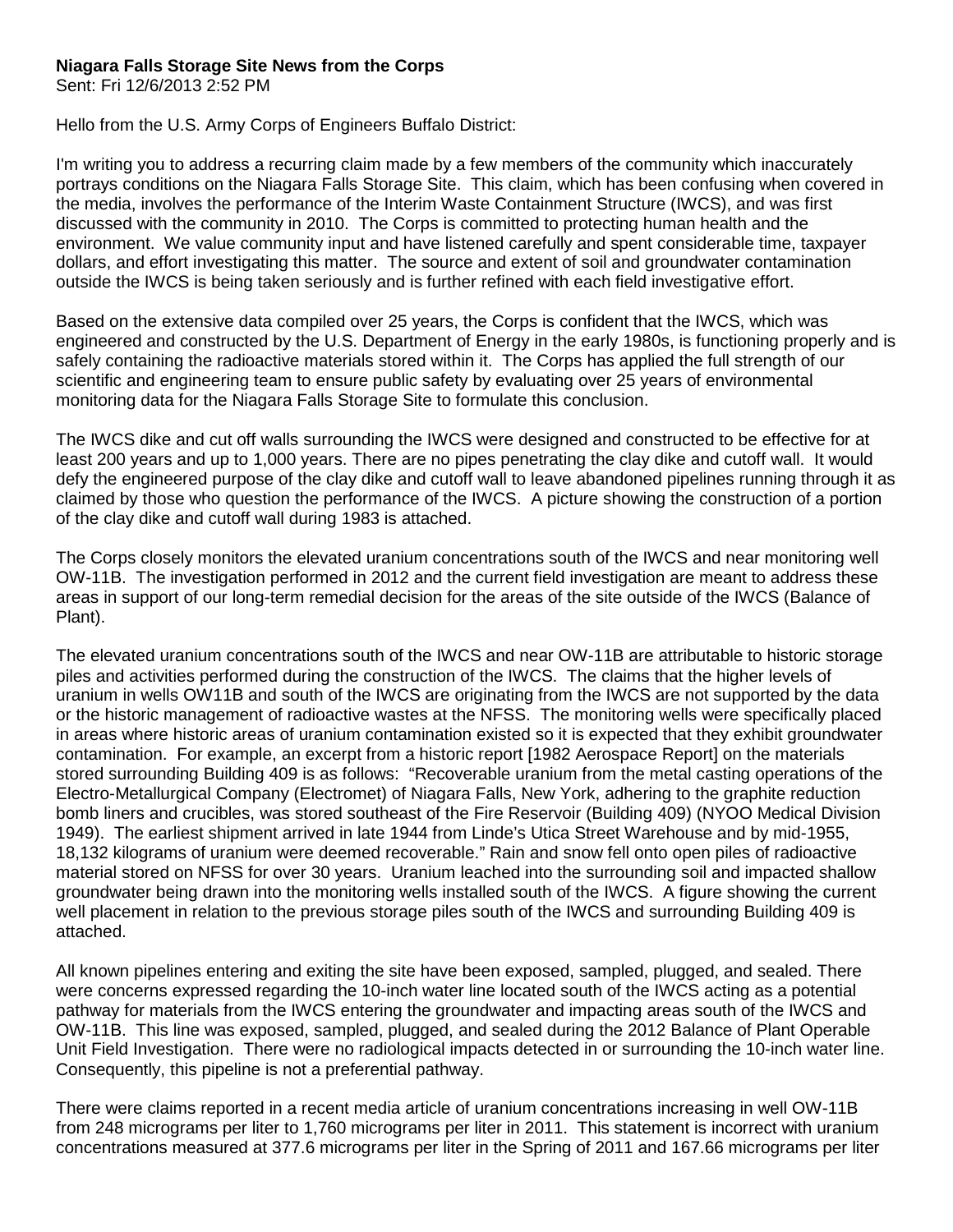in the Fall of 2011. The change in uranium concentrations between the Spring and Fall is a result of increasing and decreasing water levels within the well, respectively. The groundwater monitoring well installed approximately 15 feet west of monitoring well OW11B and closest to the IWCS did not exhibit radionuclide concentrations above drinking water criteria.

Further details regarding the Corps findings are provided in the NFSS Balance of Plant Information Booklet available in the fact sheet section at:

<http://www.lrb.usace.army.mil/Missions/HTRW/FUSRAP/NiagaraFallsStorageSite.aspx>

In addition to the field investigation performed last year, the Corps is currently installing over 350 soil borings to further refine the estimated extent of soil contamination in the Balance of Plant Operable Unit to support our future Balance of Plant Feasibility Study. The Corps is also installing additional trenches in the area of monitoring well OW-11B and exposing the sanitary sewer line to determine if this utility may be the source of contamination in this area. Please note that the sanitary sewer line was exposed, plugged, and partially removed by the USDOE north of Ditch 31 [approximately 150 feet south of well OW-11B] during the IWCS construction activities. The pipe segment crossing Ditch 31 was removed and thus cannot provide a preferential pathway for groundwater contamination south of the IWCS to migrate to the OW-11B area. All pipelines leading from the eastern side of the IWCS were removed during construction of the IWCS. As such, the preferential uranium migration pathways identified in the article do not exist.

There were also claims made about the structural integrity of the IWCS cap and a potential breach exposing individuals in Toronto and Buffalo to radon. This statement is categorically false. The IWCS cap undergoes active monitoring and maintenance with a radon flux event conducted every year. During this radon flux event, 180 canisters are placed on the cap to measure radon levels to detect any emission from the IWCS. The results from these events over the last 25 years show radon levels at or below natural background. Additionally, topographic survey data from four survey events conducted between 1991 and 2009 indicate that the average change in elevation across the surface of the IWCS between 1991 and 2009 is approximately +/- 0.1 ft. This means there has been minimal settling or change in the surface of the cap providing further evidence of the cap's integrity and effectiveness of operation and maintenance activities since construction in 1986; the IWCS is functioning as designed. In January of 2012, the Corps released the Radon Assessment Technical Memorandum that analyzed potential radon air concentrations at several locations both on and off the NFSS property due to catastrophic failures of the IWCS cap from scenarios such as an earthquake, inadvertent intruder, and damage by heavy equipment. The evaluation showed that only one scenario, damage by heavy equipment (that assumes removal of an entire side of the IWCS), resulted in potential radon gas concentrations slightly exceeding the federal and state radon standards at a distance within 0.5 miles of the site. There would be no radon impacts to Toronto and Buffalo or the Lewiston-Porter schools located 1.5 miles west of the site. The Radon Assessment Technical Memorandum is available under the reports section at: <http://www.lrb.usace.army.mil/Missions/HTRW/FUSRAP/NiagaraFallsStorageSite.aspx>

Again, the Corps reiterates that the IWCS at Niagara Falls Storage Site is performing as designed and remains protective of human health and the environment. The NFSS is a complicated property under active investigation; each successive study refines our site knowledge. This knowledge is conveyed to the public several times per year. The Corps is committed to engaging the community through technically facilitated discussions as the process moves forward in the development of the Feasibility Study for the Interim Waste Containment Structure Operable Unit of the Niagara Falls Storage Site. Please e-mail us at [fusrap@usace.army.mil](mailto:fusrap@usace.army.mil) if you would like to be added to the invitation list for these meetings.

Sincerely,

Niagara Falls Storage Site Project Manager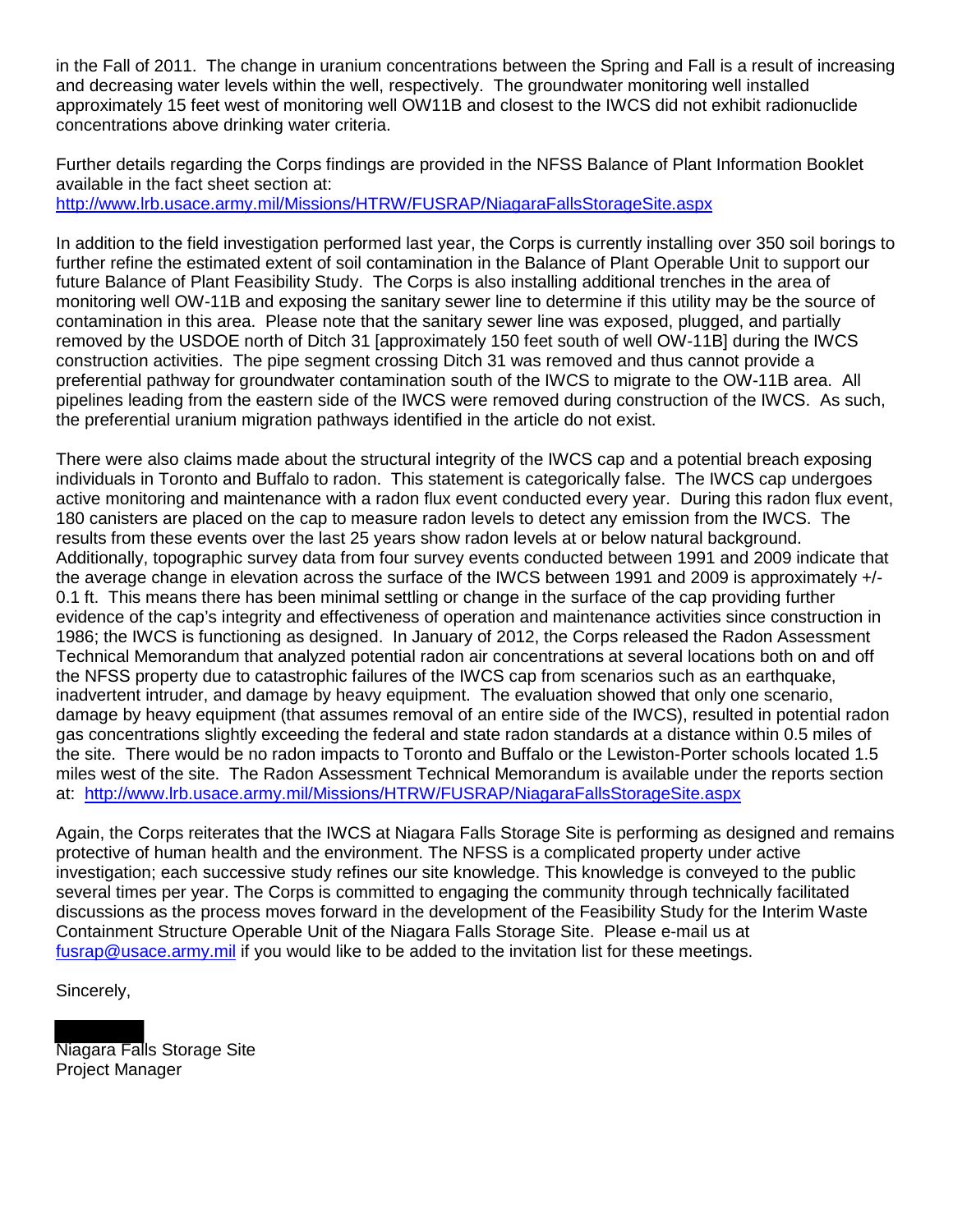